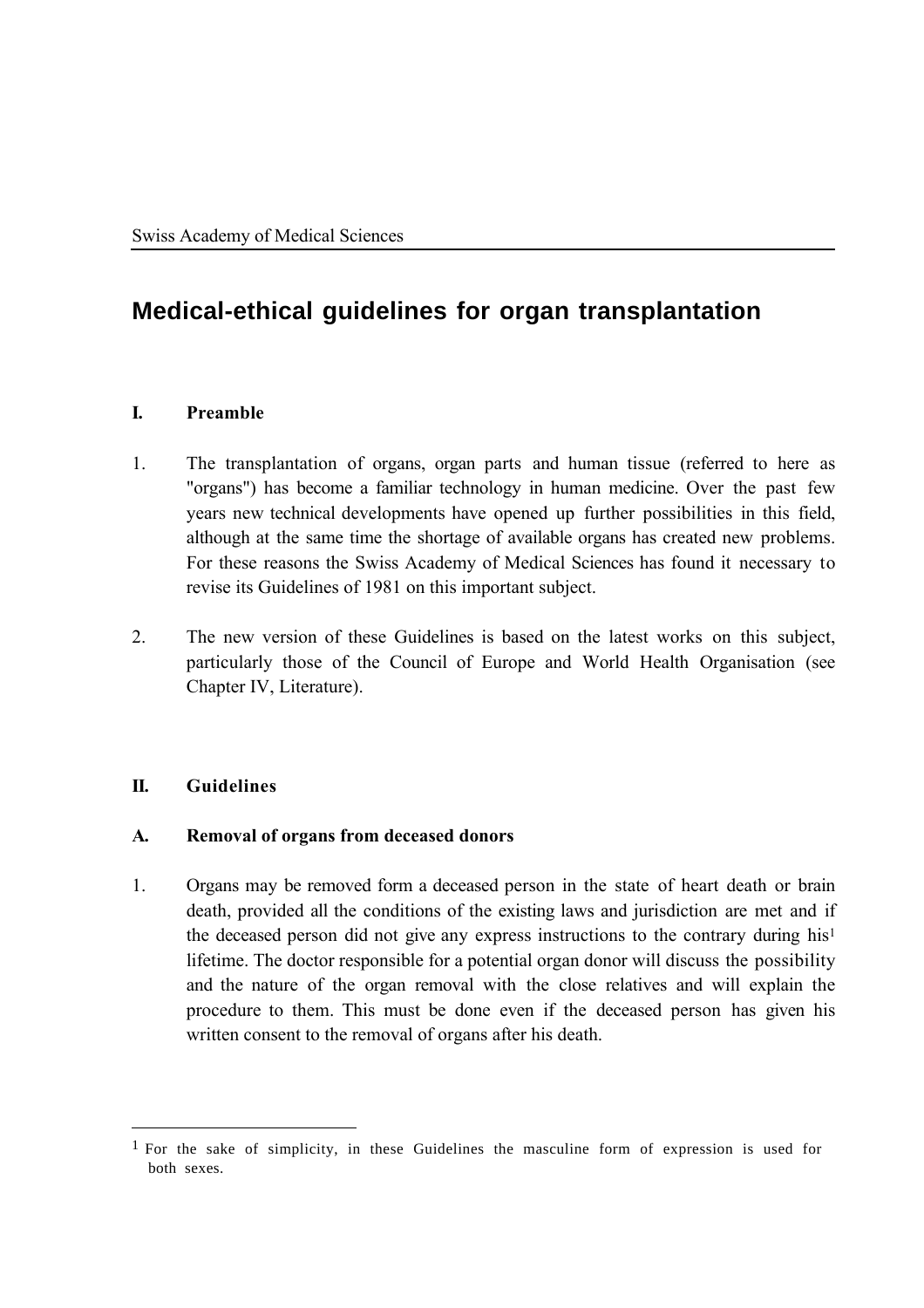- 2. In accordance with the recommendations of the SAMS of 13 June 1996, "Guidelines for the Definition and Diagnosis of Death with a View to Organ Transplantations", death must be confirmed by one or more doctors who are involved neither with the removal of the organ(s), the care of the recipient or the transplantation itself.
- 3. The nursing staff will be included in the various decision-making steps, up to the removal of the organ(s).
- 4. The anonymity of the recipient to the relatives of the donor and of the donor to the recipient must be assured. Both sides must also guarantee anonymity towards third parties.

## **B. Removal of organs from living donors**

- 1. An organ may be removed from a person of full legal age and capable of making decisions, provided he gives his consent voluntarily and his state of health allows the removal of the organ. As a rule, the donor and the recipient are blood relatives or have a close emotional bond with one another.
- 2. The donor in question must be thoroughly informed of the procedure for the proposed organ removal, the risks involved and the consequences. He must give his consent in writing, but may retract this at any time, without giving a reason.
- 3. Organs may not be removed for transplantation from minors or from adults who are incapable of making decisions. An exception can be made for the removal of regenerable tissue, which involves minimal risk, provided the transplantation is restriced to close blood relatives and is undertaken in a life-threatening situation or severe illness of the recipient, which cannot be treated in any other way. The consent of a minor, able to understand the significance of the operation when this is thoroughly explained to him and the permission of his legal representative must be obtained separately, the latter in writing. Refusal by the proposed donor has to be accepted, without any reason being given on his part.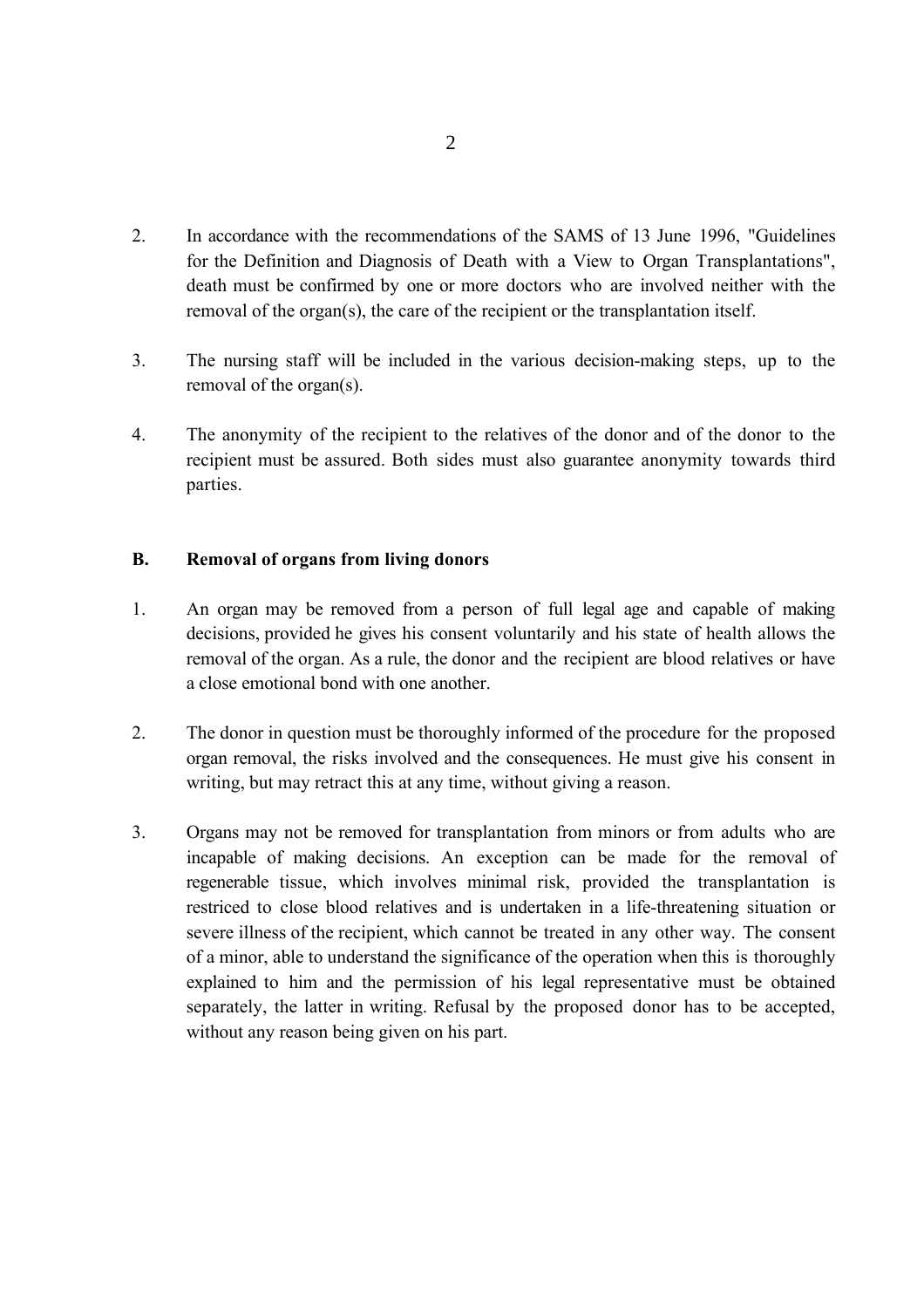# **C. General principles**

- 1. An organ may under no circumstances be used for commercial purposes. Moreover, no doctor is permitted to take part in the removal or transplantation of organs or in the preparations for such operations, if there is reason to believe that these have been the subject of commercial transactions.
- 2. No institution or person who takes part in the removal of an organ, in the broadest sense of the term, may receive remuneration beyond the costs of the operation. Living organ donors, on the other hand, have the right to remuneration of the costs of hospitalisation, medical treatment and care arising in connection with the organ donation, as well as compensation for their loss of earnings, and they must be suitably insured against immediate injury to their health, all these costs being chargeable to the recipient.

# **D. Allocation of organs**

- 1. Any patient whose illness can be cured or alleviated on the long term by an organ transplantation can be considered as a recipient of any suitable organ that may become available. The principles of equality and of fairness in the allocation of organs on the basis of medical criteria must be guaranteed for the whole of Switzerland. If a transplantable organ can be easily transported (e.g. a kidney), it must be offered to the existing European organ-exchange organisations.
- 2. All patients for whom a medical indication for an organ transplantation exists must be fully informed of this possibility. The registration of a possible recipient with a transplantation centre, his inclusion on the waiting list and the allocation of a suitable organ must be made on the basis of medical considerations and not on the basis of material or social considerations. In the case of several potential recipients with comparable medical prognosis, the allocation of an available organ is made according to their position on the waiting list.
- 3. In the event of a shortage of particular organs, inclusion on the waiting list may be restricted to patients residing in Switzerland.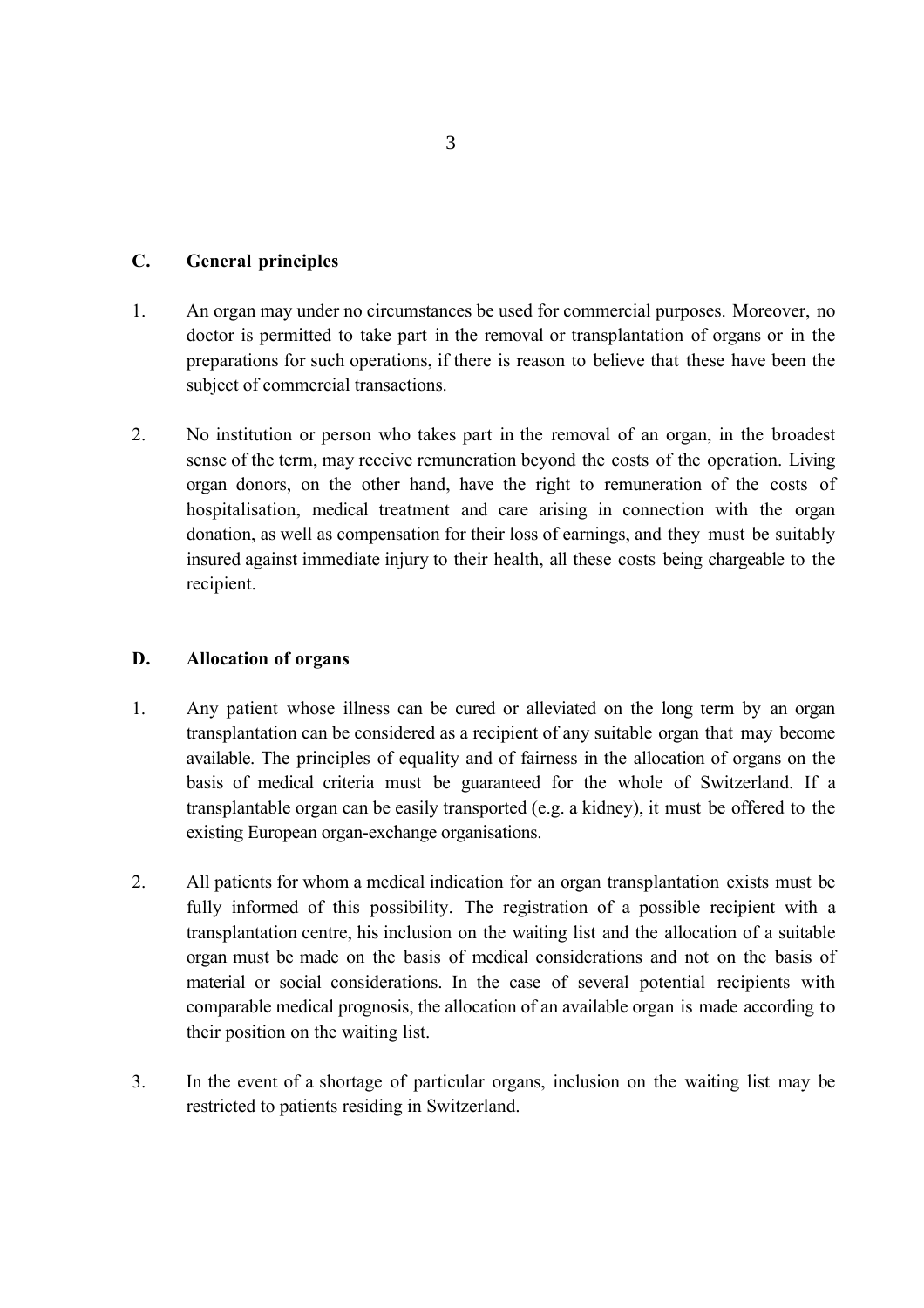#### 4

## **III. Commentary**

#### **ad. I.**

The SAMS Sub-Committee responsible for the revision of the Guidelines for Organ Transplantations based its deliberations mainly on the principles of the Council of Europe (Progress Report MSM 3. 1-5, 1987), the principles of the World Health Organisation (1991 General Meeting in Helsinki, WHA 44.25) and on their Progress Reports of 1987-1991 (see Chapter IV, Literature).

### **ad II. A**

Many people are involved in the preparations for removal of an organ. The relatives, who are anyway already seriously affected by the general circumstances of the impending death, may gain the impression that the dying person is being passed, like an object, from one authority to the other. It is therefore recommended that one member of the medical/nursing team be nominated as contact person, to be available to the relatives during the ensuing hours. He will explain to them, in a competent manner that they will understand the value of the organ donation, the need for changes of personnel in the medical and nursing team or the reasons for possible necessary transfer to another hospital and any bridging therapy, as well as the importance of necessary additional investigations carried out in the interests of the recipient.

Although most Swiss cantons have appropriate basic legal provisions regarding the removal of organs, these are in some cases contradictory. From the medical-ethical standpoint, the assumed consent of the deceased person is sufficient as a prerequisite for the removal of an organ or organs.

Every doctor, whether general practitioner or specialist, must endeavour to promote the principle of organ donation within his sphere of activity and influence. Increased availability of transplantable organs helps, among other things, to alleviate the problems associated with the allocation of organs that exist today.

#### **ad. II. D**

The selection of recipients of organs must be made primarily on the basis of medical criteria (e.g. biological age, immune status, concomitant or secondary diseases). Details are to be found in the corresponding guidelines of the working-group of *Swiss Transplant* and of specialist medical associations.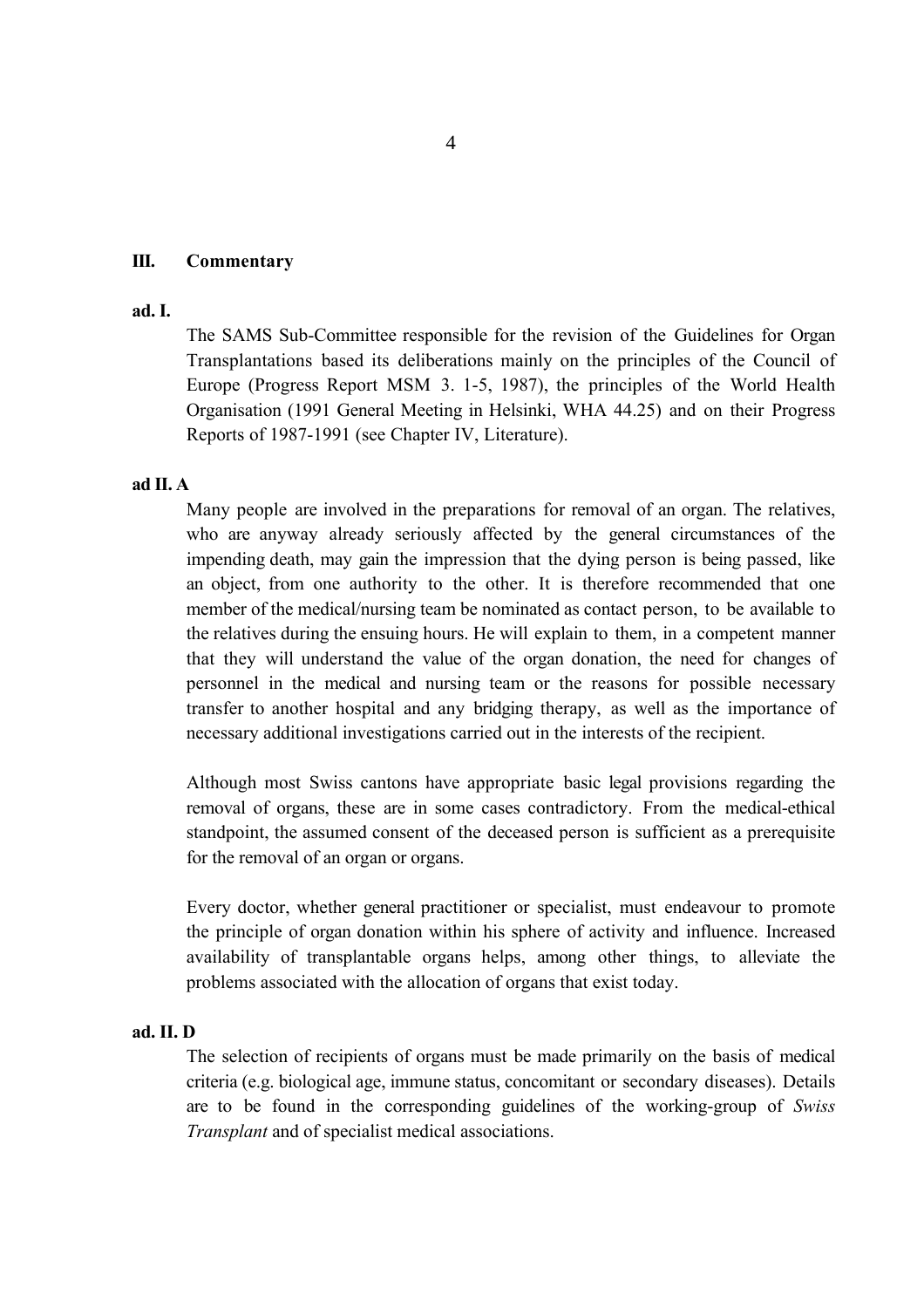If the number of donor organs is insufficient for the number of medically suitable recipients who are in need of them, there is a tendency to use other selection criteria which do not, however, meet the requirements as regards objectivity. However, due to their subjectivity, social criteria such as race, sex, martial status, economic situation, degree of personal acquaintance, antisocial behaviour or social failure cannot be considered in the decision-making process for the allocation of organs for transplantation. Local recipients should not be given preference if in some other place there is a recipient who is more suitable according to the medical criteria (especially in regard to immunological compatibility).

*Approved by the Senate of the Swiss Academy of Medical Sciences (SAMS) on 8th June 1995. This text replaces the corresponding Guidelines of 1981.*

*Prof. B. Courvoisier, Geneva (President of the Central Ethical Committee until 4.6.92) Prof. W.H. Hitzig, Zurich (President of the Central Ethical Committee since 5.6.92)*

## **IV. Literature**

- 1. Council of Europe: Progress Report MSM 3, l 5, 1987.
- 2. WHO, Geneva: WHA 44.25, 1991.
- 3. WHO, Geneva: Human organ transplantation, a report on developments under the auspices of WHOP (1987 to 1991), 1991.
- 4) Recueil international de législation sanitaire: 42, 419-445, 1991.
- 5) Simon I., Lau Hansen J. , Fluss S.S., Médecine et Hygiène: 1843, 1706, 1990.
- 6) Guiding principles on human organ transplantation (WHO): Lancet 337, 1420-1471, 1991.
- 7) Who shall be dialysed? (Editorial): Lancet vol. 1 (8379) March 31, 1984.